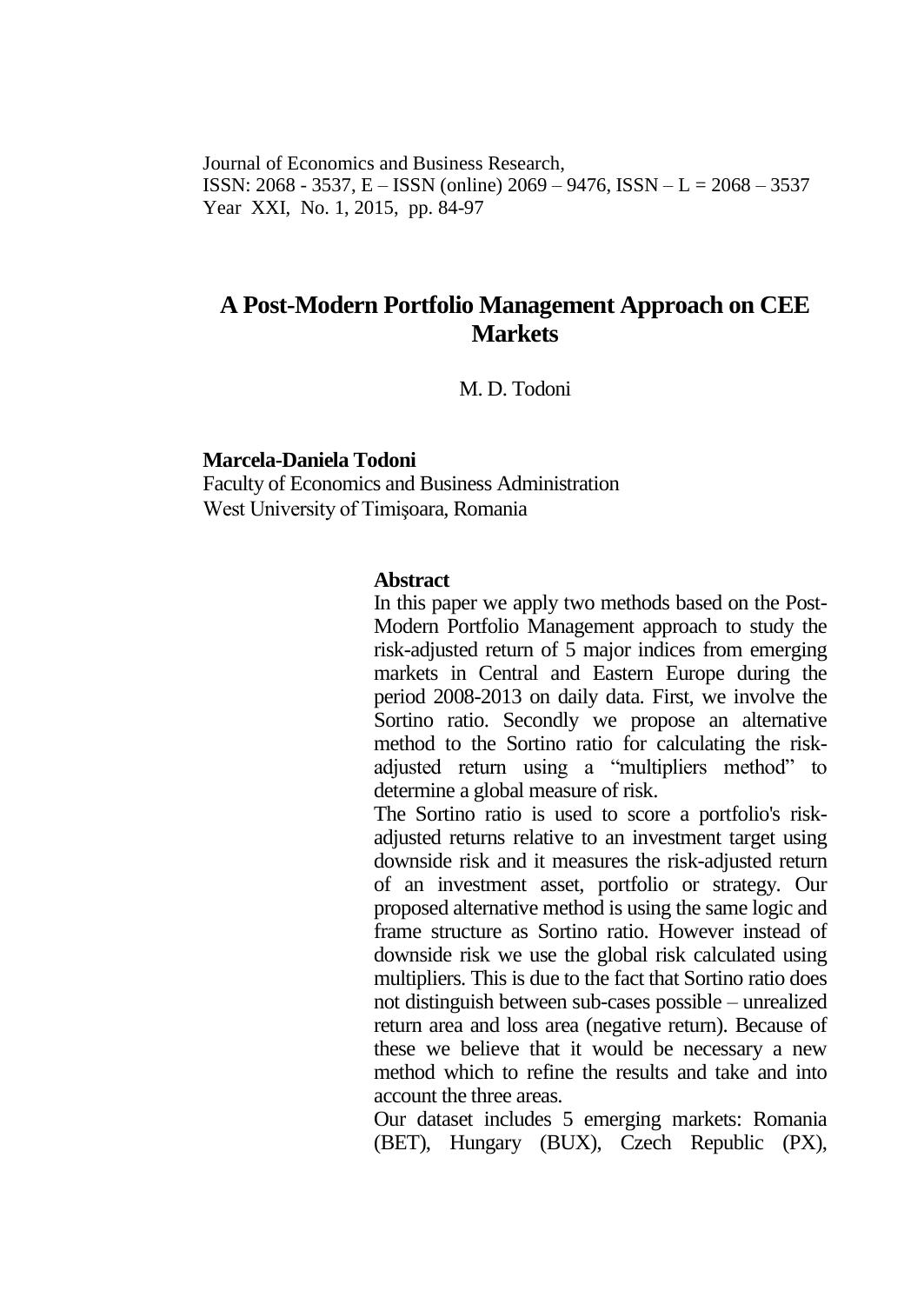M. D. Todoni

Bulgaria (SOFIX) and Poland (WIG). For each of them we estimate the Sortino ratio of length windows 7, 14, 42 and 10, 21, 60. We used two variants for each target return, namely 2% and 5%. We consider Germany as a benchmark.

After estimating the Sortino ratio and global risk calculated using "multipliers method", we conducted a parallel analysis between Sortino ratio and the proposed alternative method. We split the analysis time span in two sub-periods, 2008-2010 and 2011-2013.

As known, the higher the Sortino ratio, the better the risk-adjusted performance. The risk-adjusted return is influenced by the used target return and the used window. Analyzed data reveals that in case of Sortino ratio, Hungary has the best results and on the other side, Bulgaria has the worst results - regardless the window size or target return. In case of the alternative method, the best results are obtained on Hungary capital market and the worst results on Bulgaria and Poland capital market. Also, the analysis performed on the two subperiods, 2008-2010 and 2011-2013, highlights the fact that Central and Eastern Europe emerging markets have experienced the crisis of 2008 with a delay.

**Keywords:** Emerging Markets, Risk-Adjusted Return, Portfolio Choice, Investment Decisions

### **Introduction**

International financial theory highlights the positive impact of market segmentation on international portfolio value. By spreading risks among different countries, investors can minimize the negative effects of market volatility and ultimately yield increased long-term returns. However, the growing presence of co-movements among developed and emerging financial markets is now well documented.

The power of diversification is in theory magnified in the case of emerging markets (Bartram and Dufey, 2001).

Furthermore, specific risks such as political instability and information costs are compensated by higher than average returns. This is due to a faster rate of capital accumulation and faster economic growth than in developed countries. In a seminal study, Harvey (1995) showed that adding an emerging market component to a diversified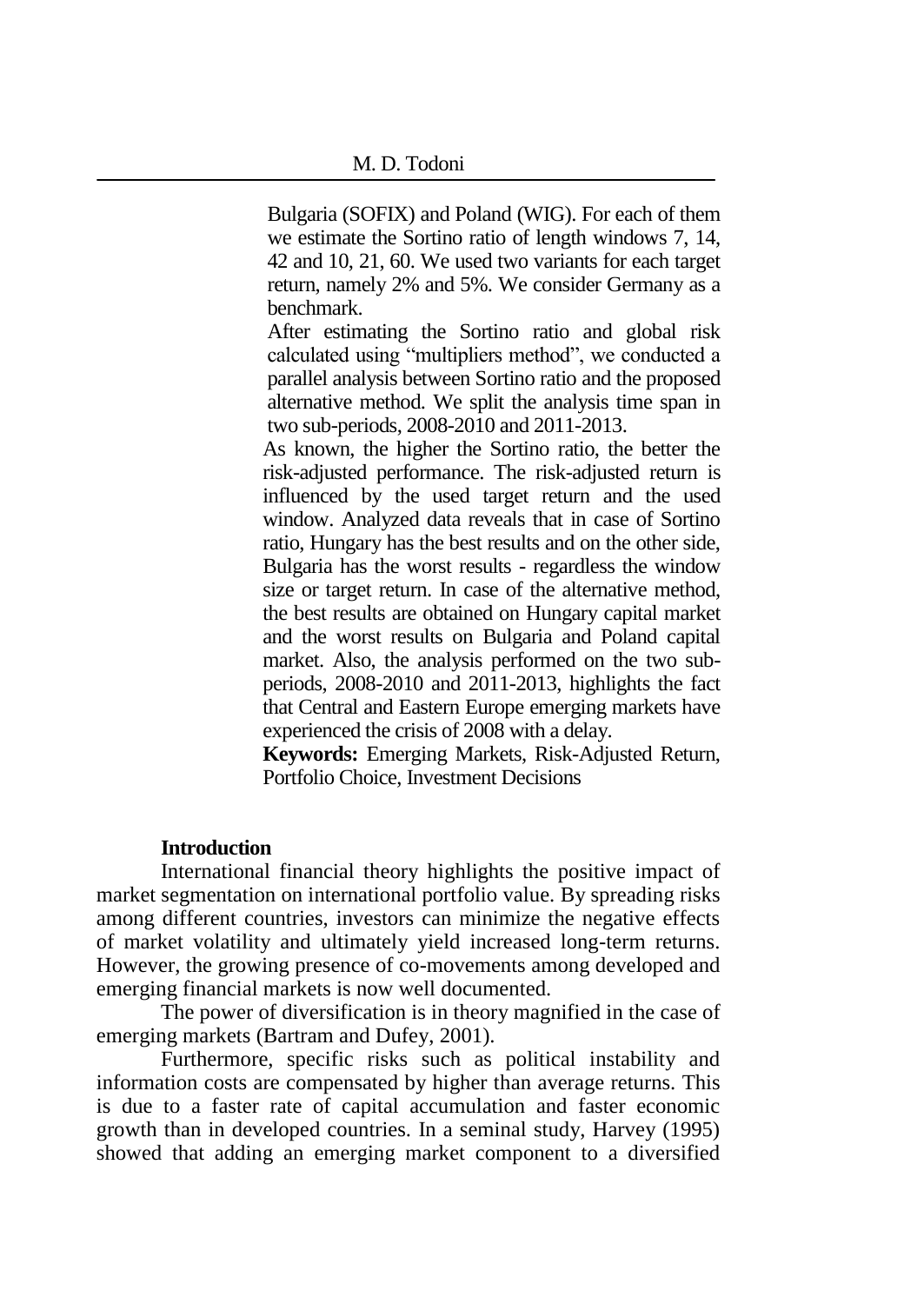developed portfolio would result in a reduction of six percentage points in the total portfolio's volatility while the expected returns remain unchanged.

However, the performance characteristics of emerging markets may have changed as a consequence of recent financial crises and the increased economic and financial integration of emerging markets into the global markets.

The modern portfolio theory (MPT) represented at the middle of the past century a big step forward in the financial literature and the investment practice. The theory put a logic relation between the distribution of return rates and risk of the investment. It considers that investors acts rational in taking decisions about the investment performed, that they have aversion to risk and that the distribution of return rates is following a normal distribution.

In 1959, Harry Markowitz, the "father of modern portfolio theory" published Portfolio Selection in which he proposed that investors expect to be compensated for taking additional risk. And it was argued that an infinite number of "efficient" portfolios exist along a curve defined by three variables: standard deviation, correlation coefficient and return. The efficient-frontier curve consists of portfolios with the maximum return for a given level of risk or the minimum risk for a given level of return.

Sharpe credits Markowitz for taking a personal role in helping shape the doctoral dissertation that led to the capital asset pricing model (CAPM). In Sharpe's words: "The CAPM is built using an approach familiar to every microeconomist. First, one assumes some sort of maximizing behavior on the part of participants in a market; then one investigates the equilibrium conditions under which such markets will clear." Later work from Sharpe gave us the information ratio, a version of which became known as the Sharpe ratio - the first major attempt to create a measure for comparison of portfolios on a risk-adjusted basis. More than 50 years after the paper Portfolio Selection was published in the Journal of Finance, Harry Markowitz's views on MPT are still debated by the influential investment thinkers of our time. MPT is a tricky beast at best and, despite the fact that Markowitz eventually won a Nobel Prize, not everyone is convinced that Markowitz's efficient frontier is the best way to go.

Financial behavior presents the investor as a person that is reluctant to losses, but not to gains over the minimum expected return. The research of the investor reactions shows that he is in fact interested in obtaining a minimum desired return. Any result below the minimum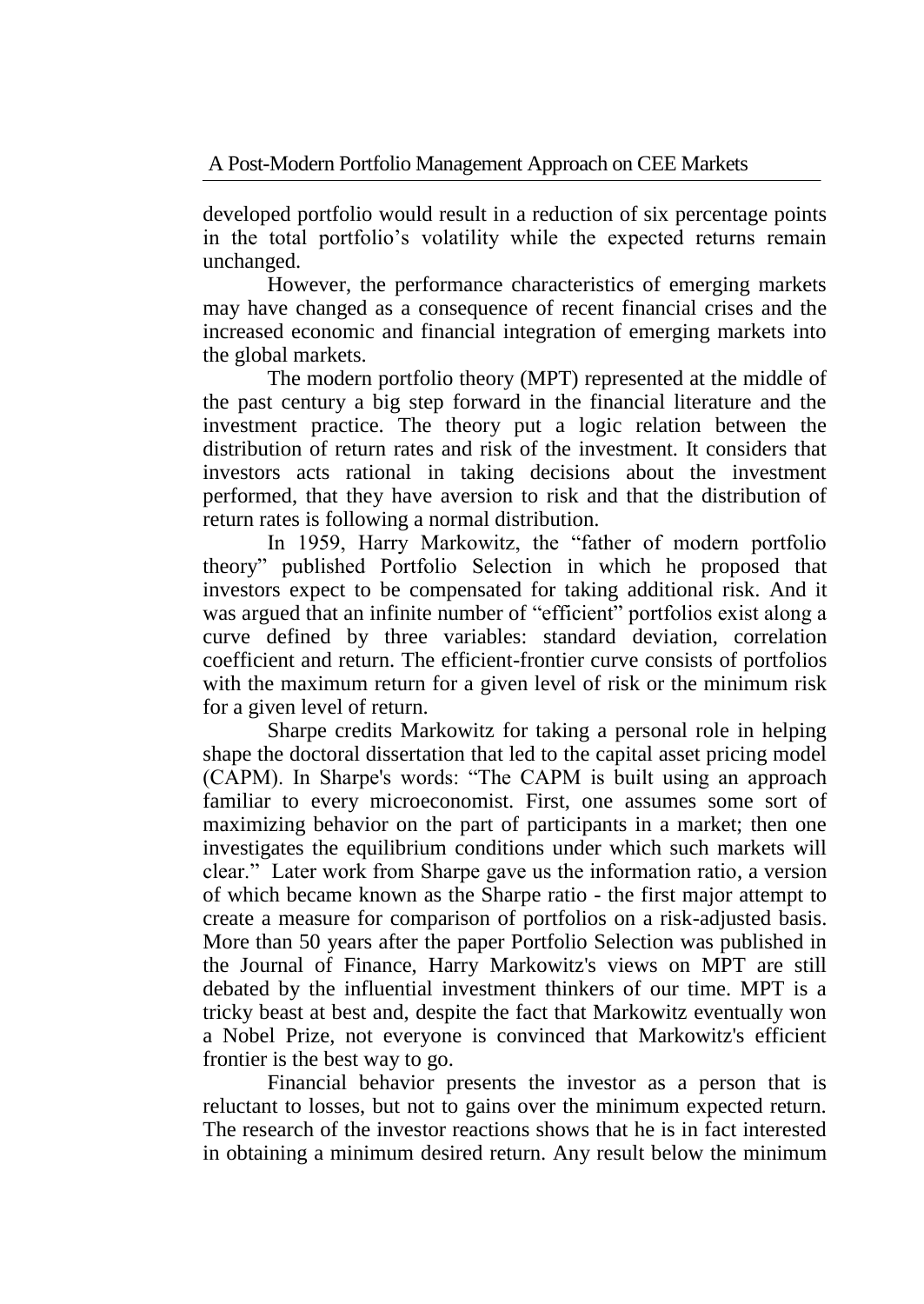desired return is consider a loss, while gains higher than the expected level of return do not constitute a concern (but contrary, they are considered as premium for the courage of investing), the "good surprise" (Tsai, Wang, 2012).

The post modern portfolio theory (PMPT) was developed in the 1980s at the Pension Research Institute (USA) in order to better adapt the MPT to the market reality, including the minimum return rate accepted by the investor in the measurement of risk.

Although MPT remained a significant benchmark in the portfolio theory (Elton, Gruber, 1997, Chen, Tsai, Lin, 2011), the PMPT moves the financial theory and practice a step forward, considering the investor expectations (Nawrocki, 1999, Bawa, Lindenberg, 1977, Fishburn, 1977). Both theories are used within the financial research, but also outside this area. Researchers and business people extend their application to others economic domains (such as real-estate, energy portfolios, other investments except stocks) with interesting results and ways of applying the methods of quantifying risk (Madlener, Glensk, Raymond, 2009, Tsai, Wang, 2012, Hines, 2009).

Since the beginning of the present financial crises, many researchers and portfolio managers revive the question regarding the MPT realism relative to market conditions. Although MPT was preferred and used for decades before financial crises in 2008, the theory was blamed for failing in those moments (Welch, 2010). Investors and researchers start to look for alternative theories that would measure risk (Bertsimas, Lauprete, Samarov, 2004, Patari, 2008).

Until PMPT, the investors were considered as having a rational behavior regarding the investment decision process, all investors having the same expectation related to market future evolution. This concept is modified in PMPT. Investor is considered as having as target a minimum accepted return that insures him the emotional comfort and the investor is concerned the returns lower than his expected benchmark.

The attitude of investor regarding the returns is situated over the expected return rate. This rate is established by the investor in accordance with his own emotional satisfaction, and interests is considered being linear, neutral or even in favor of risk (Fishburn, 1977). These returns do not practically generate losses, but determine premium gains for the investment.

PMPT allows models applied for portfolio management to be more adequate to reality, having higher power in representing the economic reality (Dronin, 2012, Rani, 2012). The information offered is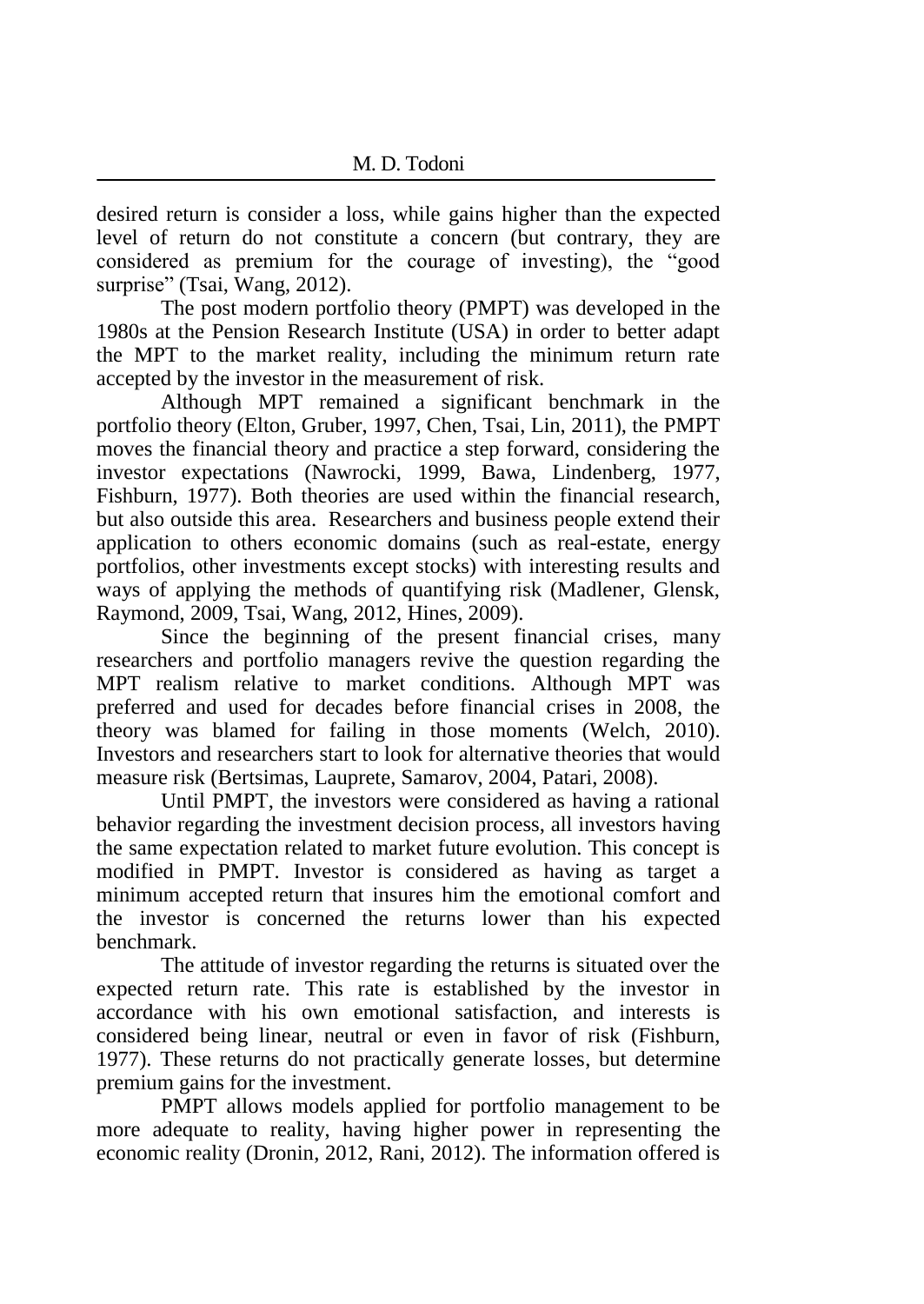better suited for the decisional process of managers that evaluate the investment opportunities in a competitive environment (Libby, Fishburn, 1977).

Starting from the basis elements of theory, there are a lot of developments and updates made to PMPT (Plantinga, van der Meer, Sortino, 2001, Kaplan, Knowles, 2004, Galloppo, 2010).

The attitude towards risk depends on the investor affinity to risk (Kaplan, Siegel, 1994). His wish to obtain a higher return implies accepting higher risk, so the minimum accepted return rate is higher. Downside risk is what investors consider to be risky and this became more "popular" among investors (Huang, 2008). The position of the minimum accepted return on the return rates distribution depends on the risk accepted.

Kushankur and Debasish (2012) examine the indian emerging market from 2009 to 2010. The authors find that there is a better riskadjusted return for Sortino Ratio than for Sharpe ratio and Treynor ratio. Also Washer and Johnson (2013) conclude that the Sortino and the Sharpe ratios are more likely to rank differently and it could be argued that the Sortino ratio is superior to the Sharpe ratio. The same outcome is also supported by Grelck, Prigge et al. (2010) whose study was conducted on data from 1999-2009 on MSCI World Index. The index is designed to measure global developed market equity performance. In most cases portfolio performance improved in a greater extent using Sortino ratio than using Sharpe ratio.

Teherani, Ahmadinia and Hasbaei (2011) tried to analyze the performance of the investment companies listed in Teheran Stock Exchange from 2006 to 2010 by Sharpe Treynor and Sortino ratio. This study has indicated that the Sortino ratio is a more suitable ratio in this case. Using Sortino ratio, Lagoarde-Segot and Lucey (2007) seems to obtain best results in portfolio diversification for Middle East and North African (MENA) stock markets for 1998–2006 periods.

## **Methodology and Data**

The Sortino ratio measures the risk-adjusted return of an individual asset or a portfolio:

 $S = (R - T) / DR$ , where:

- R is the realized return of the asset or portfolio

- T is the minimum accepted return (MAR or ŋ target) and

- DR is the downside deviation as measured by the standard deviation of negative asset or portfolio returns (If  $R < T$  then  $(R-T)$ , 0 otherwise)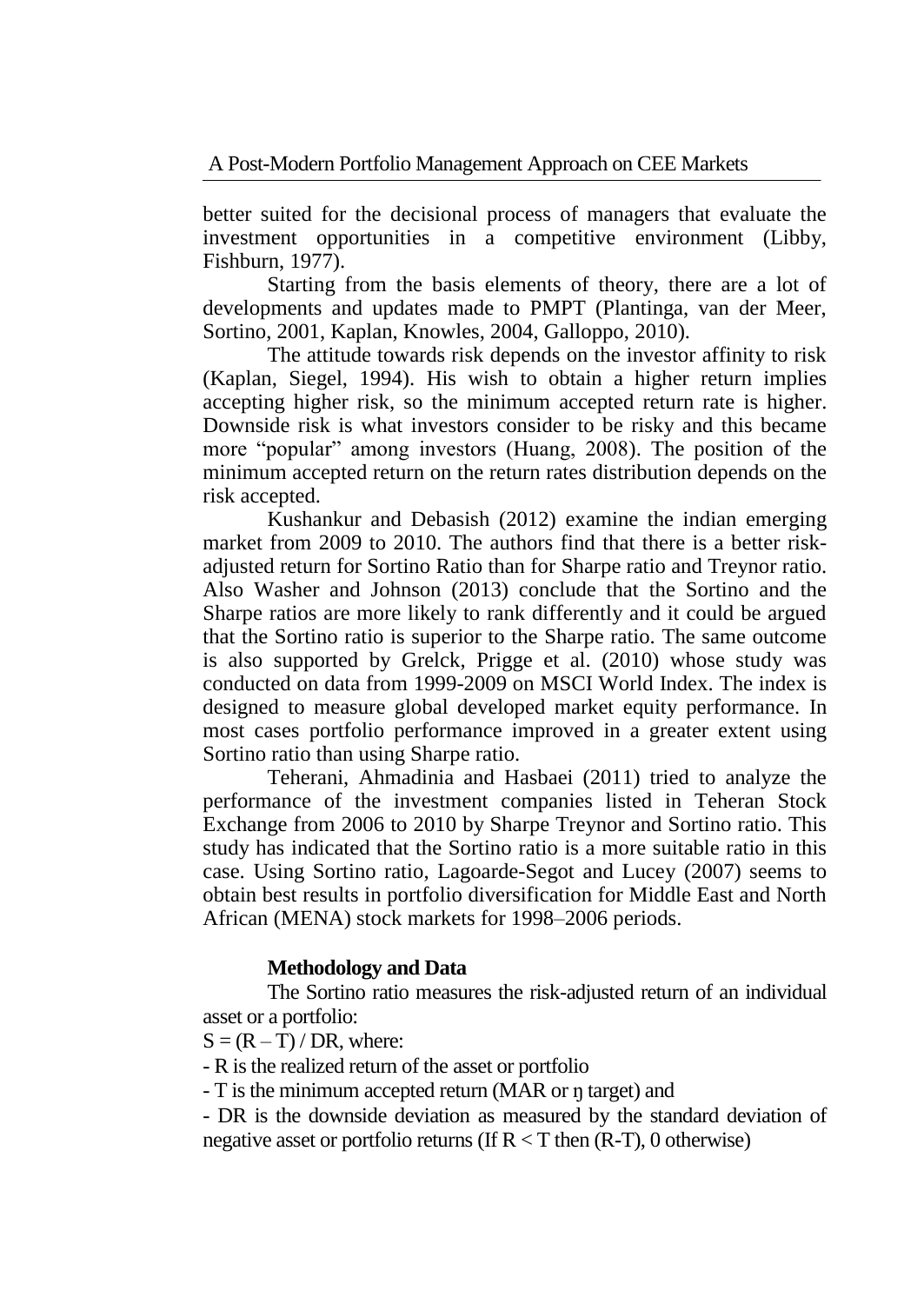However, it only concerns itself with returns that fall below a user-specific minimum or required rate of return (minimum accepted return – MAR or  $\eta$ ) target). In other words, it measures the excess return against the risk of failing to achieve the minimum return.

Our main argument is resumed by figure no. 1.



**Fig. no. 1.** Areas of return

Although Sortino Ratio differs from the other risk-adjusted return measures, which treat upside and downside volatility equally, it can be noted that the Sortino does not make a distinction between zone I and zone II (see figure no.1), i.e between the loses and non-realized return.

Relative importance of the two areas of risk (unrealized return area and loss area) varies depending on the risk profile of the investor thus:

(a) the more the investor will have a greater appetite for risk, the greater will be predisposed to pursue the effective returns as close to the target return. Also he will look into a more undifferentiated manner the two risk areas;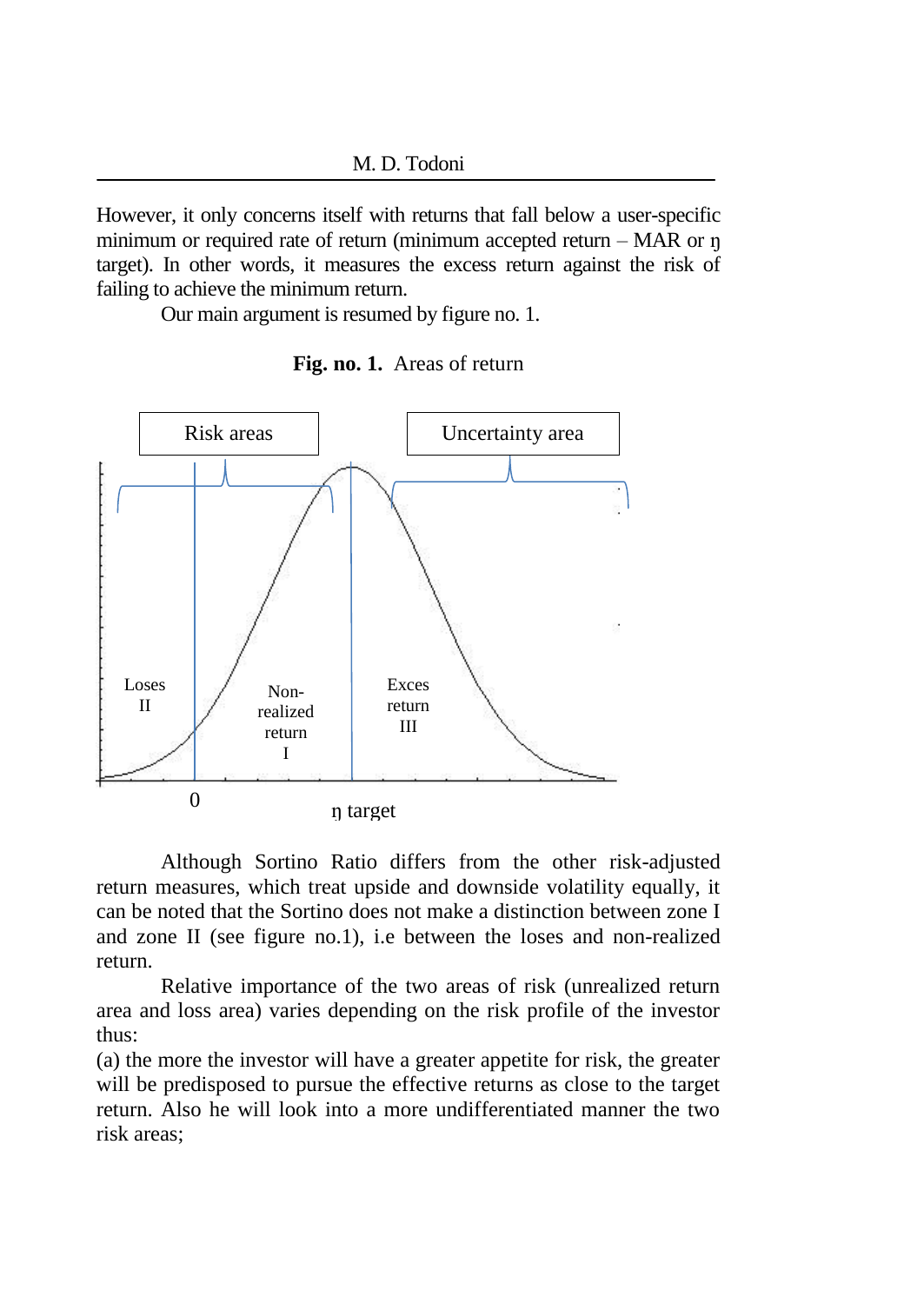(b) the more the investor will have a pronounced aversion towards risk, the recording of a loss will be felt as having a wider negative connotation in relation to cases of unrealized return.

Because of these we argue that it might be necessary to develop a new method in order to refine the results and take into account the areas.

AM=  $(R - T) / GR*100$ , where:

R is the realized return of the asset or portfolio

T is the minimum accepted return (MAR or ŋ target)

GR is the global risk calculated using multipliers

Since Sortino ratio does not distinguish between sub-cases possible – unrealized return area and loss area (negative return), we propose an alternative method which is using the same logic and frame structure as Sortino ratio. The difference is that instead of downside risk we use the global risk calculated using multipliers. To these areas are assigned different weights wich reflect the risk profile of the investor.

Global GR is calculate as follows: first we calculate multipliers m1, m2, m3 with the "Objective" method – based on market information:

(a) we select a "short" window – w1, a "medium" window –  $w2$ and a "long-run" window –  $w3(w1 \le w2 \le w3)$ 

(b) we compute Sortino ratios for w1, w2, w3

 $St=(R - T)/DRt$  (If  $R < T$  then (R-T), 0 otherwise)

(c) we calculate m1, m2, m3

 $m1 = 1 + |Sw1|/|Sw1| + |Sw2| + |Sw3|$ 

 $m2 = 1 + |Sw1| + |Sw2| / |Sw1| + |Sw2| + |Sw3|$ 

 $m3 = 1 + |Sw1| / 2 / |Sw1| + |Sw2| + |Sw3|$ 

Then we calculate global risk as follows:

$$
GR=Rt=\sqrt{\sum_{i=t-w+1}^{t} r_i}
$$

 $\lfloor m1*(n \text{target} - n \text{t}) \rfloor$ ,  $n \text{t} > 0$ ,  $n \text{t} < n \text{target}$  $r$  t=  $\lfloor$   $\lfloor$   $\ln\!Z*$  ( $\eta$  target  $\eta$ t)]  $\lceil$   $\lceil$   $\eta$ t  $<$   $\eta$  $\lfloor$ m3 \*  $(\eta t - \eta t)$  target $\rfloor$   $\rfloor$   $\ldots$   $\eta t$   $>$   $\eta$  target

m2>m1>m3>1

 $\eta t = \ln$  (closing price t/closing price t-1)  $*$  100

After we calculated the global risk, we calculate AM ratio:  $AM = (R - T)/$ GR. We keep in mind that for each area of the 3 we have a weight of the area as multipliers m1 (non-realized return), m2 (loses) and m3 (exces return) that were included in the calculation of global risk and they actually reflect investors' risk aversion.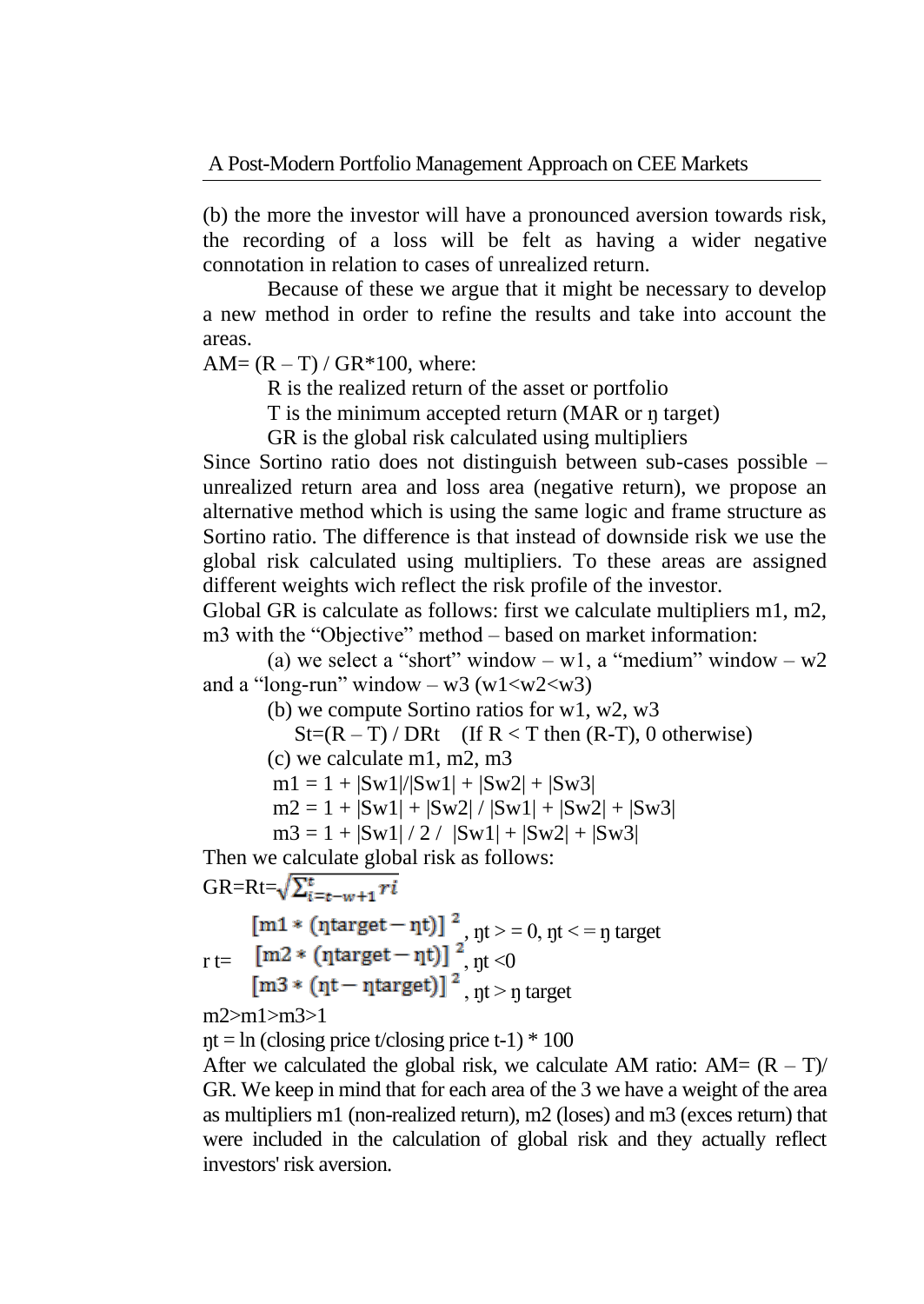### M. D. Todoni

The emerging markets that we consider are represented by Romania (BET), Hungary (BUX), Czech Republic (PX), Bulgaria (SOFIX) and Poland (WIG). For each of them we estimate the Sortino ratio of length windows 7, 14, 42 and 10, 21, 60. We used two variants for each target return, namely 2% and 5%. We consider Germany (DAX) as a benchmark. The daily closing prices of the stock indices have been selected through the www.quotenet.com and www.investing.com. The time period examined spans from October 2008 to October 2013 and the number of observations in the sample for each index is 1073.

### **Results and discussion**

After estimating the Sortino ratio and alternative method ratio, we conducted a parallel analysis between Sortino ratio and the proposed alternative method. We split the analysis time span in two sub-periods, for 2008-2010 and, respectively, 2011-2013. Then we try to determine the rank of each country regarding the risk-adjusted return by Sortino and alternative method.

After conducting this parallel analysis between Sortino ratio and alternative method ratio, we will try to determine a rank for each country. The goal is to see which of the two methods generate more refined and accurate results in accordance with the observed reality. If a country has the best results, will receive a 6 and if he has the worst results will receive a 1.

|                 |                | <b>Rank 2008-2010</b><br>$w=42$ $w=42$ $w=42$ $w=60$<br>tr=2% tr=2% tr=5% tr=2% |   |                | Average<br>rank | $w=42$ $w=42$<br>$tr=2\%$ | Average<br>rank<br>$2011 -$ |   |   |             |
|-----------------|----------------|---------------------------------------------------------------------------------|---|----------------|-----------------|---------------------------|-----------------------------|---|---|-------------|
|                 |                |                                                                                 |   | 2008-<br>2010  |                 | 2013                      |                             |   |   |             |
| <b>Romania</b>  |                |                                                                                 |   |                | 5               | 3                         |                             |   | 3 | 3           |
| <b>Hungary</b>  | 6              | 6                                                                               | 6 | 6              | 6               | 6                         | 6                           | 6 | 6 | 6           |
| <b>Czech</b>    | $\overline{4}$ | 4                                                                               | 4 | 4              |                 | 4                         | 4                           |   |   |             |
| <b>Republic</b> |                |                                                                                 |   |                |                 |                           |                             |   |   |             |
| <b>Bulgaria</b> |                |                                                                                 |   |                |                 |                           |                             |   |   |             |
| <b>Poland</b>   | $\gamma$       | ◠                                                                               | っ | $\overline{c}$ | 2               | ∍                         | $\overline{c}$              | ∍ | ↑ | $\mathbf 2$ |
| Germany         | 3              | 3                                                                               | 3 | 3              | 3               | 5                         | 5                           |   |   |             |

**Table no. 1.** Sortino Ranking on sub-periods (2008-2010, 2011-2013)

The first sub-period, 2008-2010, after Sortino Ranking, first position and best results are attributed to Hungary, followed by Romania, Czeck Republic, Germany, Poland. The last position is occupied by Bulgaria. Regarding the situation for the second sub-period, 2011-2013, Hungary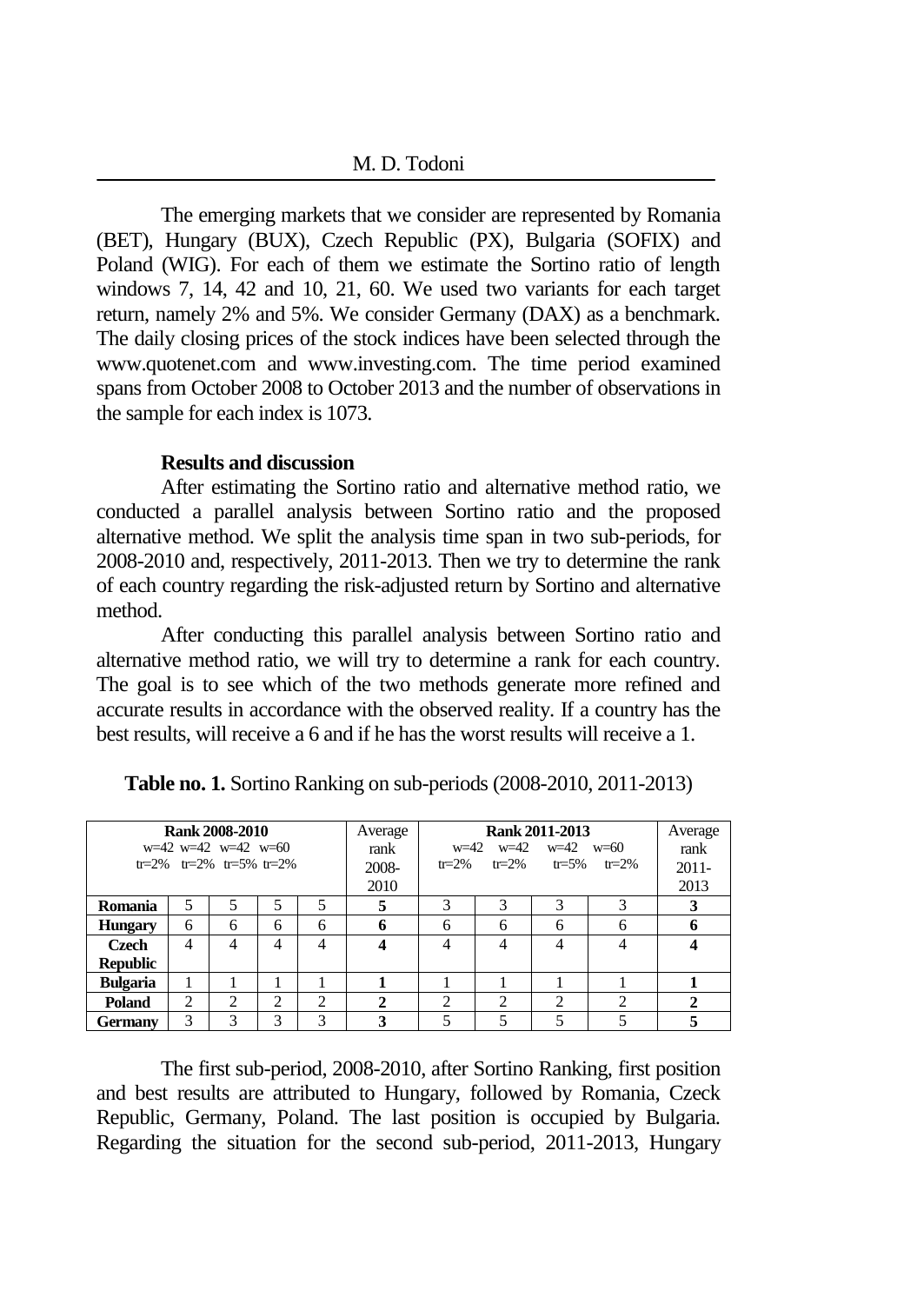remains on first position. On the second position ascend Germany, followed by Czeck Republic, Romania, Poland and the last position is kept occupied by Bulgaria. Basically you can see that Romania and Germany exchange places between them in the two sub-periods.

| Rank 2008-2010  | Average       |                | Rank 2011-2013                      | Average        |       |                               |                             |                                     |   |          |
|-----------------|---------------|----------------|-------------------------------------|----------------|-------|-------------------------------|-----------------------------|-------------------------------------|---|----------|
|                 |               |                | $w=42$ $w=42$ $w=42$ $w=60$         |                | rank  |                               |                             | $w=42$ $w=42$ $w=42$ $w=60$         |   | rank     |
|                 |               |                | $tr=2\%$ $tr=2\%$ $tr=5\%$ $tr=2\%$ |                | 2008- |                               |                             | $tr=2\%$ $tr=2\%$ $tr=5\%$ $tr=2\%$ |   | $2011 -$ |
|                 |               |                |                                     |                | 2010  |                               |                             |                                     |   | 2013     |
| Romania         | 6             | 6              | 6                                   | 6              |       | 4                             |                             |                                     |   |          |
| <b>Hungary</b>  | 6             | 5              | 5                                   | 5              |       | 5                             |                             |                                     | 5 |          |
| Czech           | 4             | $\overline{4}$ | 4                                   | 3              |       | 3                             | $\mathcal{D}_{\mathcal{A}}$ | 3                                   |   | 3        |
| <b>Republic</b> |               |                |                                     |                |       |                               |                             |                                     |   |          |
| <b>Bulgaria</b> | $\mathcal{R}$ | 3              | 4                                   | 4              |       |                               |                             |                                     |   |          |
| Poland          |               |                |                                     |                |       | $\mathfrak{D}_{\mathfrak{p}}$ |                             | $\mathcal{D}_{\mathcal{L}}$         |   | 3        |
| Germany         | 3             | 2              | ◠                                   | $\overline{c}$ | 2     | 6                             |                             | 6                                   | 6 | 6        |

**Table no. 2.** Alternative method Ranking on sub-periods (2008-2010, 2011- 2013)

In Table no. 2 we can see that the first sub-period, 2008-2010, after alternative method Ranking, first position and best results are attributed to Romania, followed by Hungary, Czeck Republic, Bulgaria, Germany. The last position is occupied by Poland.

Regarding the situation for the second sub-period, 2011-2013, on the first position we have Germany. On the second position remains Hungary, followed by Romania, Poland, Czeck Republic and Bulgaria.

**Table no. 3.** Sortino Ranking and alternative method Ranking on the entire period (2008-2013)

|                          | <b>Sortino Rank</b><br>$w=42$<br>$w=42$ $w=60$<br>$w=42$<br>$tr=2\%$ $tr=2\%$ $tr=5\%$ $tr=2\%$ |                |                             |                             | Average<br>Sortino<br>Rank | <b>Alternative Method</b><br>$w=42$ $w=42$ $w=42$<br>$tr=2\%$ $tr=2\%$ $tr=5\%$ $tr=2\%$ | Average<br>Alt.<br>Meth.<br>Rank |               |               |              |
|--------------------------|-------------------------------------------------------------------------------------------------|----------------|-----------------------------|-----------------------------|----------------------------|------------------------------------------------------------------------------------------|----------------------------------|---------------|---------------|--------------|
| Romania                  | 3                                                                                               | 3              | 3                           | 3                           | 3                          | 5                                                                                        | 6                                | 5             | 6             | 6            |
| <b>Hungary</b>           | 6                                                                                               | 6              | 6                           | 6                           | 6                          | 6                                                                                        |                                  | 6             | 5             | 6            |
| Czech<br><b>Republic</b> | 4                                                                                               | 4              | 4                           | 4                           |                            | $\mathcal{R}$                                                                            | 3                                | 3             | $\mathcal{R}$ | 3            |
| <b>Bulgaria</b>          |                                                                                                 |                |                             |                             |                            |                                                                                          | 2                                |               | ∍             |              |
| Poland                   | $\overline{c}$                                                                                  | $\mathfrak{D}$ | $\mathcal{D}_{\mathcal{L}}$ | $\mathcal{D}_{\mathcal{A}}$ | $\mathbf{2}$               | $\mathcal{D}_{\mathcal{L}}$                                                              |                                  | $\mathcal{L}$ |               | $\mathbf{2}$ |
| <b>Germany</b>           | 5                                                                                               | 5              |                             |                             |                            | 4                                                                                        |                                  | 4             |               |              |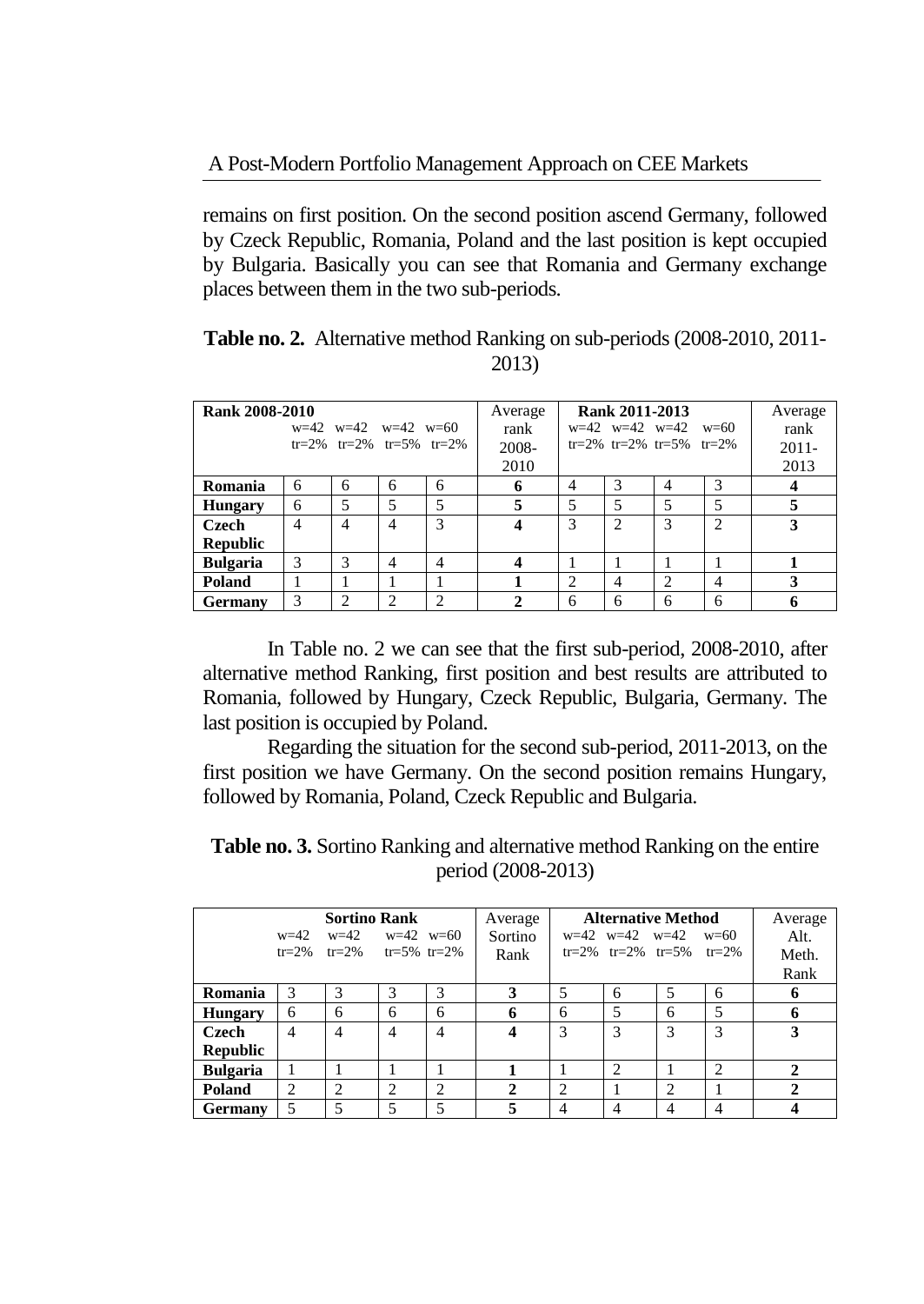M. D. Todoni

If we consider the whole analyzed period (2008-2013), Sortino Rank positions Hungary on the first place, but the second comes Germany. Then follows the Czeck Republic, Romania, Poland and Bulgaria.

Regarding alternative method Rank for the entire period (2008- 2013), first place is awarded to Hungary and Romania. The following positions are occupied by Germany, Czech Republic, Bulgaria and Poland.

|          |                             | <b>Sortino Ranking</b> |       | <b>Alternative Method Ranking</b> |          |       |  |  |
|----------|-----------------------------|------------------------|-------|-----------------------------------|----------|-------|--|--|
|          | $2011 -$<br>2008-           |                        | 2008- | 2008-                             | $2011 -$ | 2008- |  |  |
|          | 2010                        | 2013                   | 2013  | 2010                              | 2013     | 2013  |  |  |
| Romania  |                             | 3                      |       | 6                                 |          |       |  |  |
| Hungary  | 6                           | 6                      |       | 5                                 | 5        |       |  |  |
| Czech    |                             | 4                      |       | 4                                 | 3        |       |  |  |
| Republic |                             |                        |       |                                   |          |       |  |  |
| Bulgaria |                             |                        |       | 4                                 |          |       |  |  |
| Poland   | $\mathcal{D}_{\mathcal{L}}$ | 2                      |       |                                   | 3        |       |  |  |
| Germany  |                             | 5                      |       | ി                                 |          |       |  |  |

**Table no. 4.** Sortino Ranking vs. Alternative Method Ranking

Here we have the ranking for the entire analyzed period (2008- 2013). In case of Sortino Ranking - Hungary has the best ranking. Germany gets the second place and Romania is on the 4th place. This happens even though in the first sub-period (2008-2013) Romania had a ranking of 5, while Germany had a ranking of 3 and in the next sub-period (2011-2013) Romania had a ranking of 3, while Germany had a ranking of 5. The other countries keep the same positions they had in the two sub-periods.

Regarding the alternative method ranking, Poland and Bulgaria has the lowest ranking: 2. Although Romania has a ranking of 6 in the first subperiod and a ranking of 4 in the next sub-period and Hungary has a ranking of 5 for the both sub-periods, at the level of the entire period (2008-2013) – best ranking is obtained by Hungary and Romania. Just as in the case of Sortino ranking, Bulgaria and Poland have the worst ranking. Both for Czech Republic and Germany, their ranking has decreased by one unit in comparison with Sortino Ranking.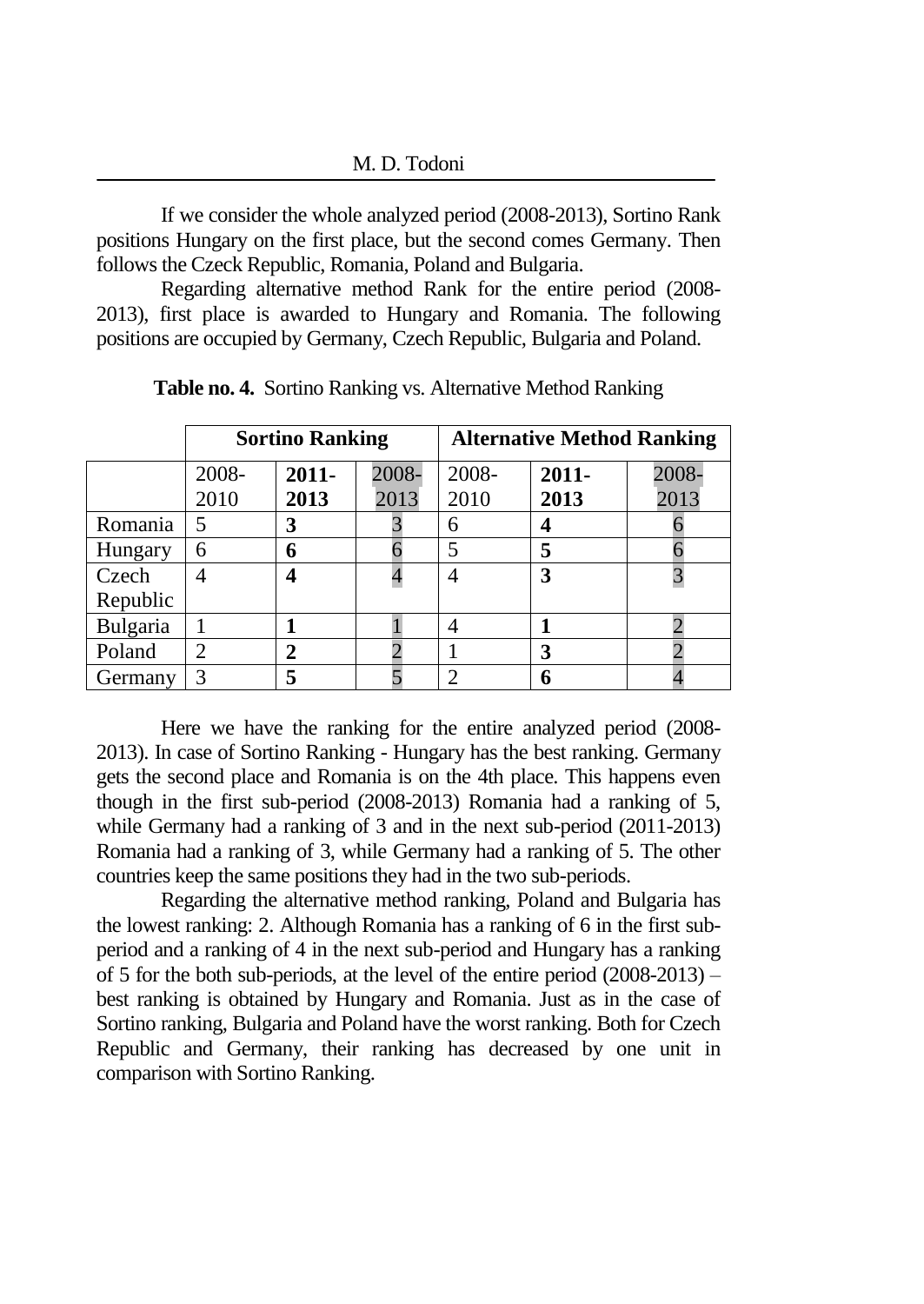### **Conclusions**

Our main purpose regarding this paper was to propose an alternative method for risk-adjusted return which distinguishes between the following possible sub-cases – unrealized return area and loss area (negative return). In case of the alternative method that we propose for these two areas are assigned different weights which reflect the risk profile of the investor.

The two methods, both based on the Post-Modern Portfolio Management approach, have been applied to study the risk-adjusted return of the 5 major indices on CEE emerging markets. These gave us an overview of the situation of Central and Eastern European emerging markets during the period 2008-2013. For both, Sortino ratio and alternative method, we have obtained better results for the first sub-period, 2008-2010, and worse results for the second sub-period, so as in case of window size of 42 or 60 just as in case of 2% and 5% target return.

We noticed that the risk-adjusted return is influenced by the used target return and the used window for both Sortino ratio and alternative method. In case of the same window used, difference is made by target return. If target return is smaller, we have better results in comparison with higher target return on the same window length. If the target return increases for the same given window length, we obtain worse Sortino ratio results. On the other side if we increase the size of window, but keep the same target return, we have in almost all cases better result that in case of smaller window's length.

Our main results highlight the fact that in case of Sortino ratio, Hungary has best ranking. It also obtains best Sortino ratio and best riskadjusted returns, while Bulgaria takes the prize for worst results and worst risk-adjusted returns. This is conserved for the two countries on the two subperiods (2008-2010 and 2011-2013), as well as during the entire study (2008-2013).

Regarding alternative method, best results are attributed for the first sub-period (2008-2010) to Romania followed by Hungary and the worst results went to Poland. In the second sub-period (2011-2013), Germany gets the first place, followed by Hungary. On the last place is situated Bulgaria. For the whole period, Hungary and Romania have the best ranking and Bulgaria and Poland have the worst ranking.

If we look comparatively we notice that in most of the cases both methods place Hungary on the first place with best results and best risk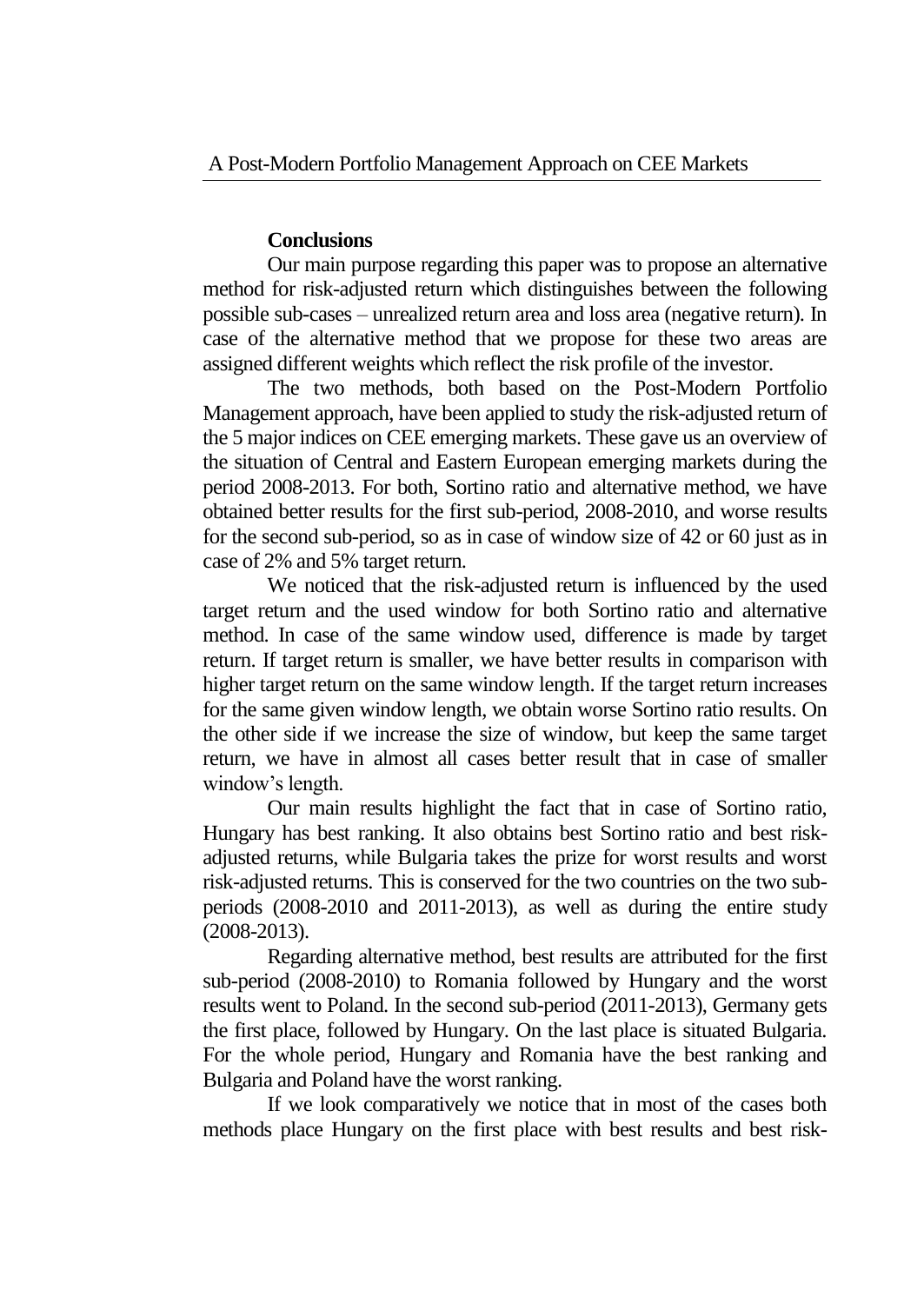adjusted return, while Bulgaria and Poland seems to have the worst riskadjusted return.

As a general conclusion resulting from the comparison of the two methods of measuring risk - Sortino and alternative method - there are some clear evidences that alternative method could offer a better measure of risk, more flexible and adapted to the investment process reality. Further research should provide better methodological insides, for instance by explaining in greater details the choice of multipliers values.

# **Bibliography**

- Bartram, S., Dufey, D. (2001), International portfolio investment: theory, evidence, and institutional framework. *Working paper.*
- Bawa, V. S., Lindenberg, E. B. (1977), Capital Market Equilibrium in a Mean-Lower Partial Moment Framework. *Journal of Financial Economics,* 4, p. 189-200.
- Bertsimas, D., Lauprete, G. J., Samarov, A. (2004), Shortfall as a Risk Measure: Properties, Optimization and Applications. *Journal of Economic Dynamics & Control,* 28, p. 1353 – 1381.
- Chen, H. H., Tsai, H. T., Lin, D. K. J. (2011), Optimal Mean-variance Portfolio Selection Using Cauchy–Schwarz Maximization. *Applied Economics,* 43, p. 2795–2801.
- Dronin, A. (2012), Portfolio Management: A New Glance at the Risk Evaluation. IX KIMEP International Research Conference (KIRC).
- Elton, E. J., Gruber, M. J. (1997), Modern Portfolio Theory, 1950 to Date. *Journal of Banking & Finance,* 21, p. 1743-1759.
- Fishburn, P.C. (1977), Mean-Risk Analysis with Risk associated with below-target returns. *The American Economic Review,* vol. 67, no. 2, p. 116-126.
- Galloppo, G. (2010), A Comparison of Pre and Post Modern Portfolio Theory Using Resampling. *Global Journal of Business Research,* vol. 4, no. 1, p.1-16.
- Grelck, M. B., Prigge, S., Tegtmeier, L., Topalov, M., Torpan, I. (2010), Investing in times of inflation fears: Diversification properties of investments in liquid real assets. Working Paper Series der HSBA Hamburg School of Business Administration, No. 03/2010.
- Harvey, C. R. (1995), Predictable risk and returns in emerging markets. *Review of Financial Studies 8,* p. 773–816.
- Hines, E. (2009), Application of Portfolio Theory to Commercial Real Estate. Edward St. John Real Estate Program - Practicum Projects.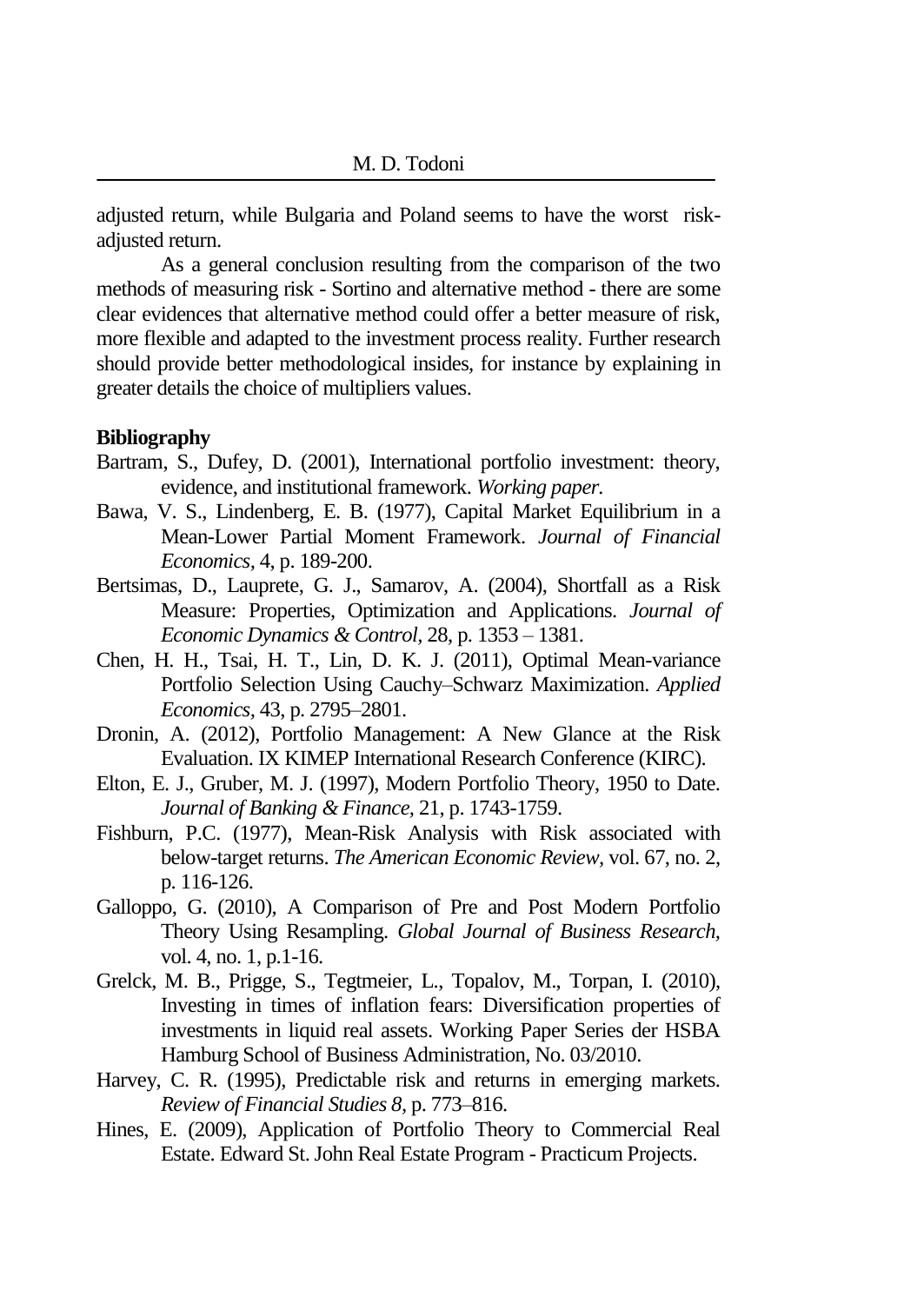- Huang, X. (2008), Mean-semivariance Models for Fuzzy Portfolio Selectio. *Journal of Computational and Applied Mathematics* no. 217, p. 1 – 8.
- Kaplan, P. D., Knowles, J. A. (2004), "Kappa: a generalized downside riskadjusted performance measure", *Journal of Performance Measurement,* 8, p. 42-54.
- Kaplan, P. D., Siegel, L. B. (1994), Portfolio Theory is Alive and Well. *Journal of Investing,* v 3(3), p. 18-23.
- Kushankur, D., Debasish, M. (2012), Portfolio Selection Revisited: Evidence from the Indian Stock Market. *The IUP Journal of Applied Finance,* Vol. 18, No. 3, 2012.
- Libby, R., Fishburn P. C. (1977), Behavioral Models of Risk Taking in Business Decisions: A Survey and Evaluation. *Journal of Accounting Research,* vol. 15, no. 2, p. 272-292.
- Madlener, R., Glensk, B., Raymond, P. (2009), Applying Mean-variance Portfolio Analysis to E.ON's Power Generation Portfolio in the UK and Sweden .6th IEWT Conference, TU Wien.
- Nawrocki, D. (1999), A Brief History of Downside Risk Measures. *Journal of Investing,* 8, p. 9-25.
- Patari, E. (2008), Comparative Analysis of total Risk-based Performance Measures. *The Journal of Risk,* volume 10, number 4, p. 69–112.
- Plantinga, A., van der Merr, R., Sorino, F. (2001), The Impact of Downside Risk on Risk-adjusted Performance of Mutual Funds in the Euronext Markets; SSRN id 277352.
- Rani, A. (2012), The Modern Portfolio Theory as an Investment Decision Tool. *International journal of management research and review,* volume 2, issue 7, article no-6/1164-1172;
- Tehrani, R., Ahmadinia, H., Hasbael, A. (2011), Analyzing performance of investment companies listed in the Tehran stock exchange by selected ratios and measures. *African Journal of Business Management* Vol. 5(17), p. 7428-7439.
- Tsai, M. F., Wang, C. (2012), Post-Modern Portfolio Theory for Information Retrieval. Proceedings of the International Neural Network Society Winter Conference, Procedia Computer Science 13, p. 80 – 85.
- Washer, K. M., Johnson, R. R. (2013), An Intuitive Examination of Downside Risk, *Journal of Financial Planning.*
- Welch, S. (2010), When Bad Things Happen to Good Portfolios. Rethinking Risk and Diversification. Investment Management Consultants Association, Investments & Wealth Monitor.